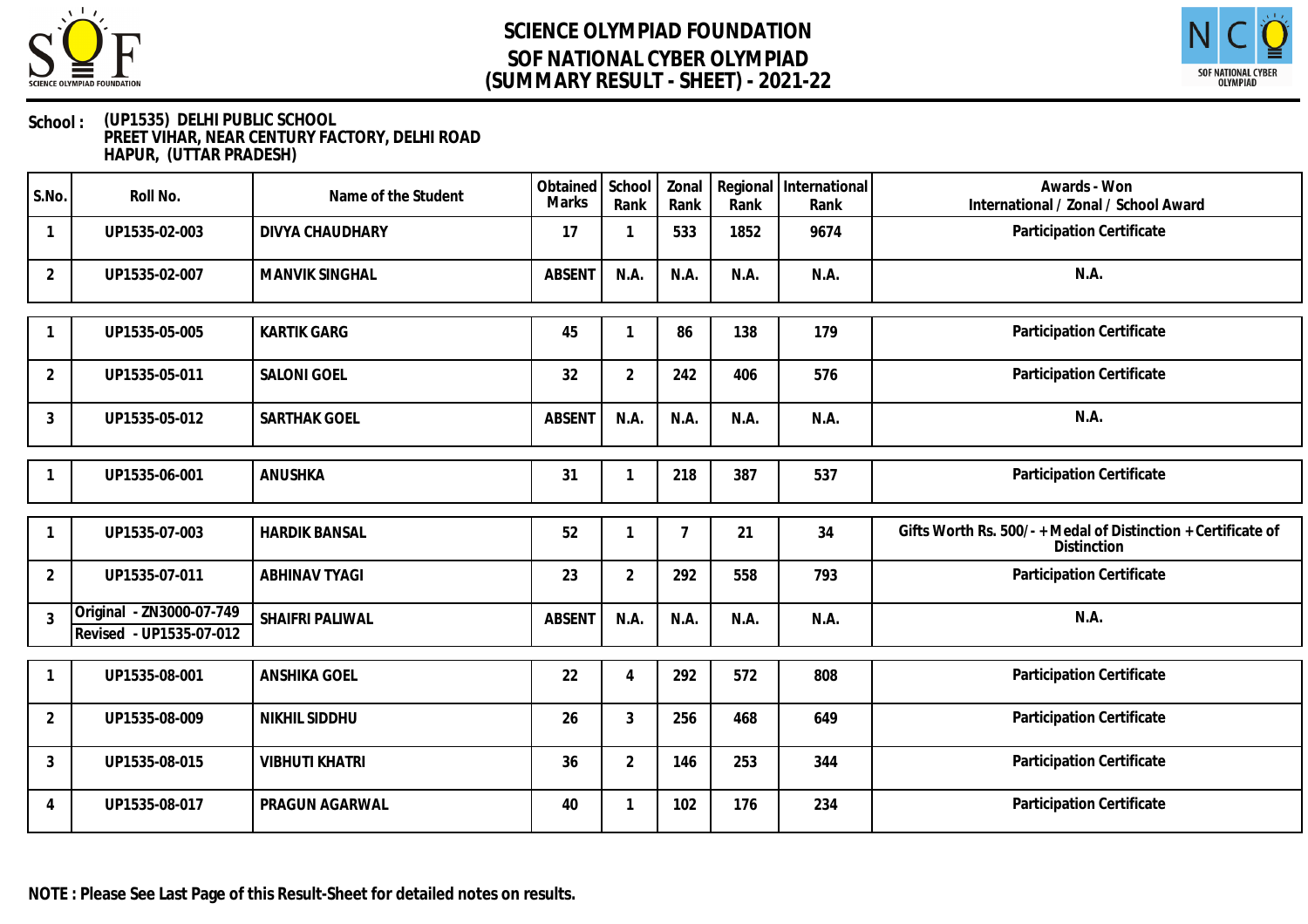



### **School : (UP1535) DELHI PUBLIC SCHOOL PREET VIHAR, NEAR CENTURY FACTORY, DELHI ROAD HAPUR, (UTTAR PRADESH)**

| S.No. | Roll No.                 | Name of the Student   | Obtained<br>Marks | School<br>Rank | Zonal<br>Rank | Rank | Regional   International<br>Rank | Awards - Won<br>International / Zonal / School Award                             |
|-------|--------------------------|-----------------------|-------------------|----------------|---------------|------|----------------------------------|----------------------------------------------------------------------------------|
|       | UP1535-09-001            | AAHANA AGGARWAL       | 51                |                |               | 20   | 28                               | Gifts Worth Rs. 500/- $+$ Medal of Distinction $+$ Certificate of<br>Distinction |
|       | UP1535-09-002            | NISHTHA GOEL          | 25                | ۰.             | 193           | 498  | 733                              | Participation Certificate                                                        |
|       | UP1535-09-004            | l SHAURYA KAUSHIK     | 51                |                | <sup>6</sup>  | 19   | 27                               | Gifts Worth Rs. 500/- $+$ Medal of Distinction $+$ Certificate of<br>Distinction |
|       | UP1535-10-002            | <b>TANISHO SIROHI</b> | 47                |                | 23            | 58   | 81                               | Medal of Distinction + Certificate of Distinction                                |
|       |                          |                       |                   |                |               |      |                                  |                                                                                  |
|       | Original - ZN2000-10-926 | UTKARSH SHARMA        | <b>ABSENT</b>     | N.A.           | N.A.          | N.A. | N.A.                             | N.A.                                                                             |
|       | Revised - UP1535-10-003  |                       |                   |                |               |      |                                  |                                                                                  |